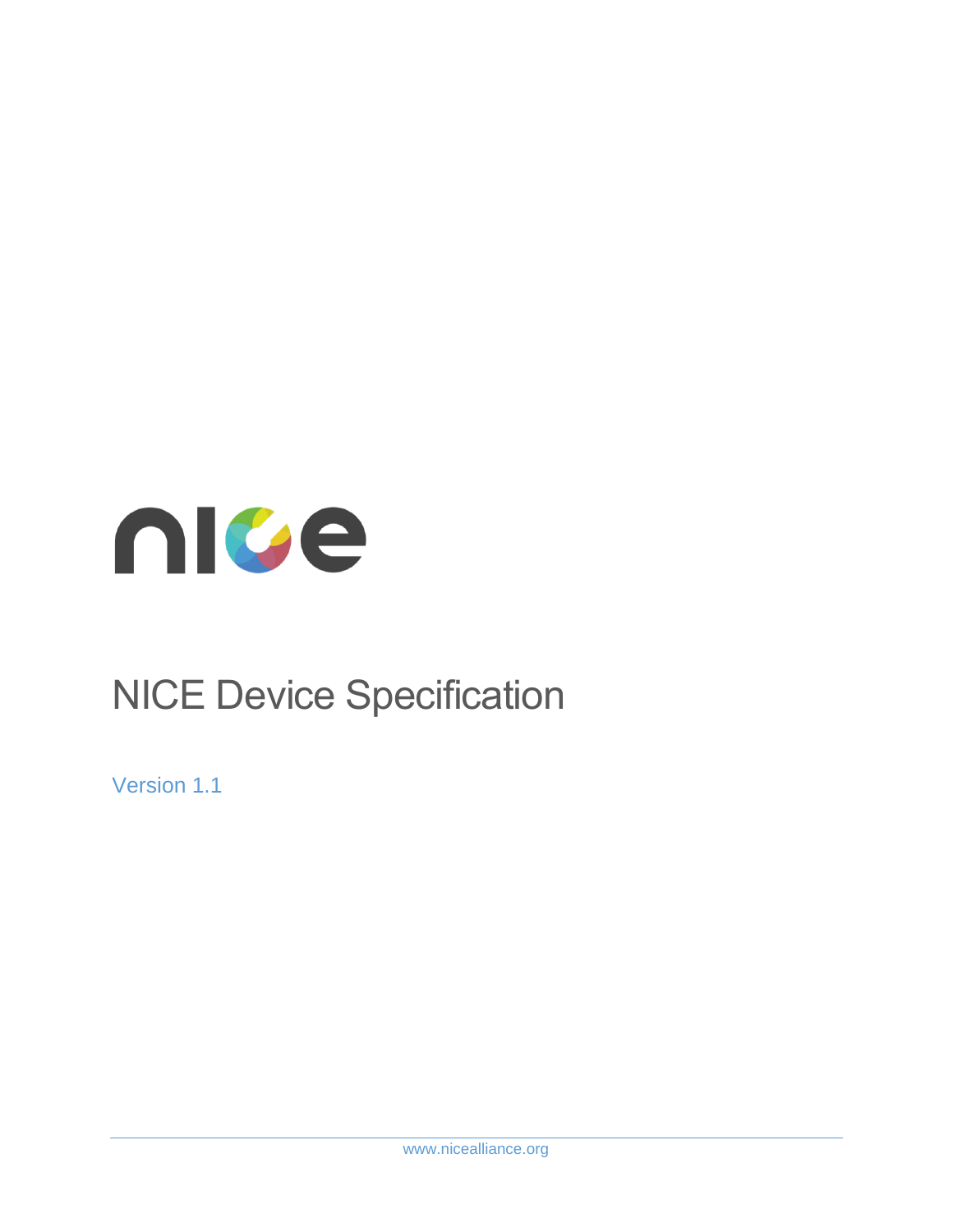Copyright 2019, 2020, 2022 NICE Alliance Promoters and other contributors to this document. All rights reserved. Third-party trademarks and names are the property of their respective owners.

Recipients of this document may copy, distribute, publish, or display this document so long as this copyright notice, license and disclaimer are retained with all copies of the document. No license is granted to modify this document.

THIS DOCUMENT IS PROVIDED "AS IS" AND WITHOUT WARRANTY OF ANY KIND. THE NICE ALLIANCE PROMOTERS AND ANY CONTRIBUTORS MAKEOR HAVE MADE NO REPRESENTATIONS OR WARRANTIES WHATSOEVER EXPRESS OR IMPLIED, STATUTORY OR OTHERWISE, REGARDING THE CONTENTS OF THIS DOCUMENTS AND/OR USE THEREOF, INCLUDING WITHOUT LIMITATION, ANY REPRESENTATION OR WARRANTY OF ACCURACY, RELIABILITY, MERCHANTABILITY, GOOD TITLE, NON-INFRINGEMENT, OR FITNESS FOR ANY PARTICULAR PURPOSE.

IN NO EVENT SHALL THE NICE ALLIANCE PROMOTERS, ANY CONTRIBUTORS OR THEIR AFFILIATES,INCLUDING THEIR RESPECTIVE EMPLOYEES, DIRECTORS, OFFICERS OR AGENTS, BE LIABLE FOR ANY DIRECT, INDIRECT, SPECIAL, INCIDENTAL, PUNITIVE OR CONSEQUENTIAL DAMAGES, ARISING OUT OF OR RELATING TO ANY USE OR DISTRIBUTION OF OR INABILITY TO USE THIS DOCUMENT(INCLUDING FUTURE UPDATES TO THIS DOCUMENTS), WHETHER OR NOT (1)SUCH DAMAGES ARE BASED UPON TORT, NEGLIGENCE, FRAUD, WARRANTY, CONTRACT OR ANY OTHR LEGAL THEORY, (2) THE NICE ALLIANCE PROMOTERS, CONTRIBUTORS OR THEIR AFFILIATES HAVE BEEN ADVISED OF THE POSSIBILITY OF SUCH DAMAGES;OR (3) SUCH DAMAGES WERE REASONABLY FORESEEABLE.

THIS DOCUMENT IS SUBJECT TO CHANGE AND UPDATED VERSIONS MAY BE DEVELOPED BY THE NICE ALLIANCE PROMOTERS.

Scenera, Inc., Nikon Corporation, Sony Semiconductor Solutions Corporation, Wistron Corporation and Hon Hai Precision Industry Co., Ltd.(NICE Alliance Promoters) contributed to this document.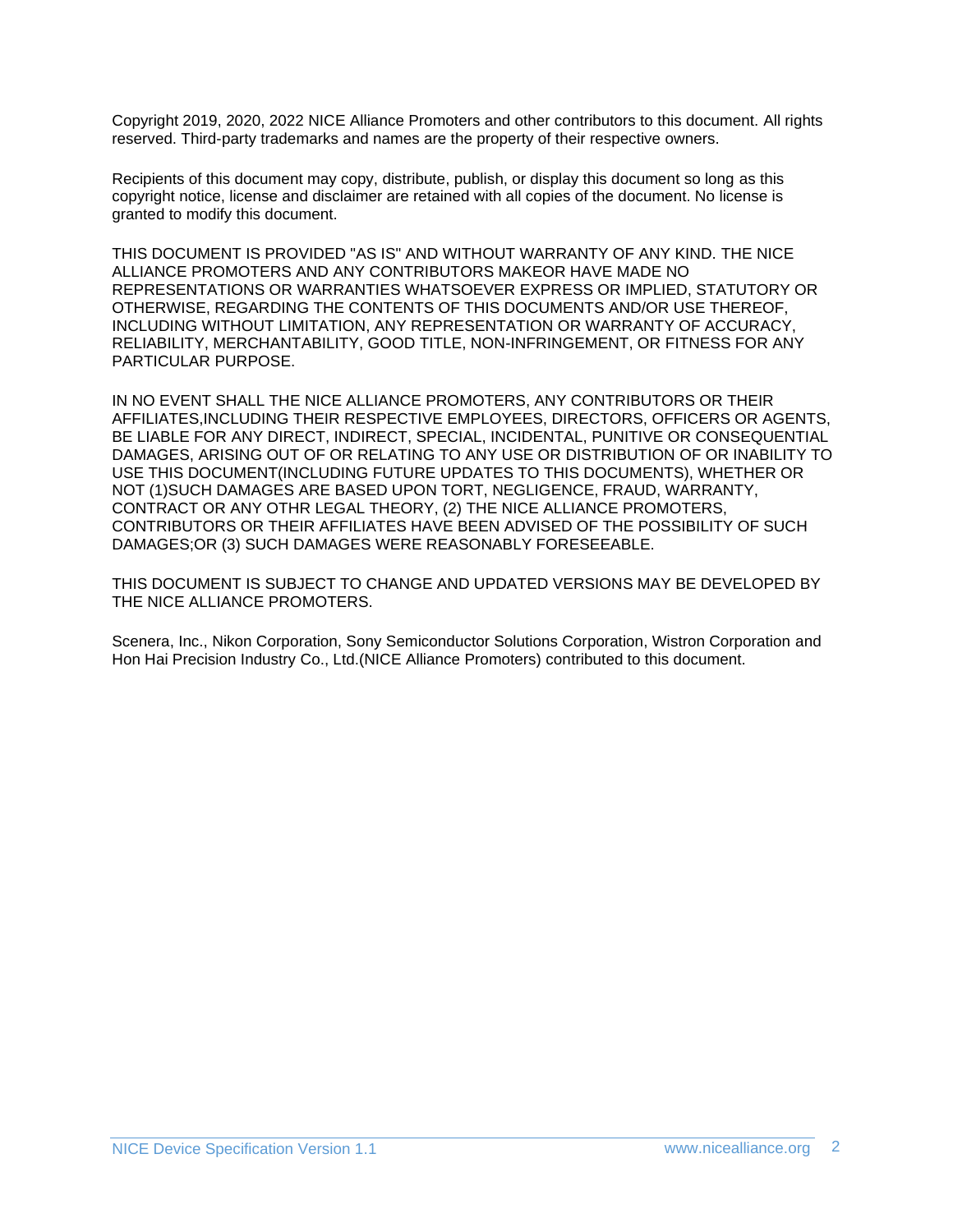# Edit History

| Version | Date        | Comments                    |
|---------|-------------|-----------------------------|
| 11      | 26 Jan 2022 | Initial Version 1.1 release |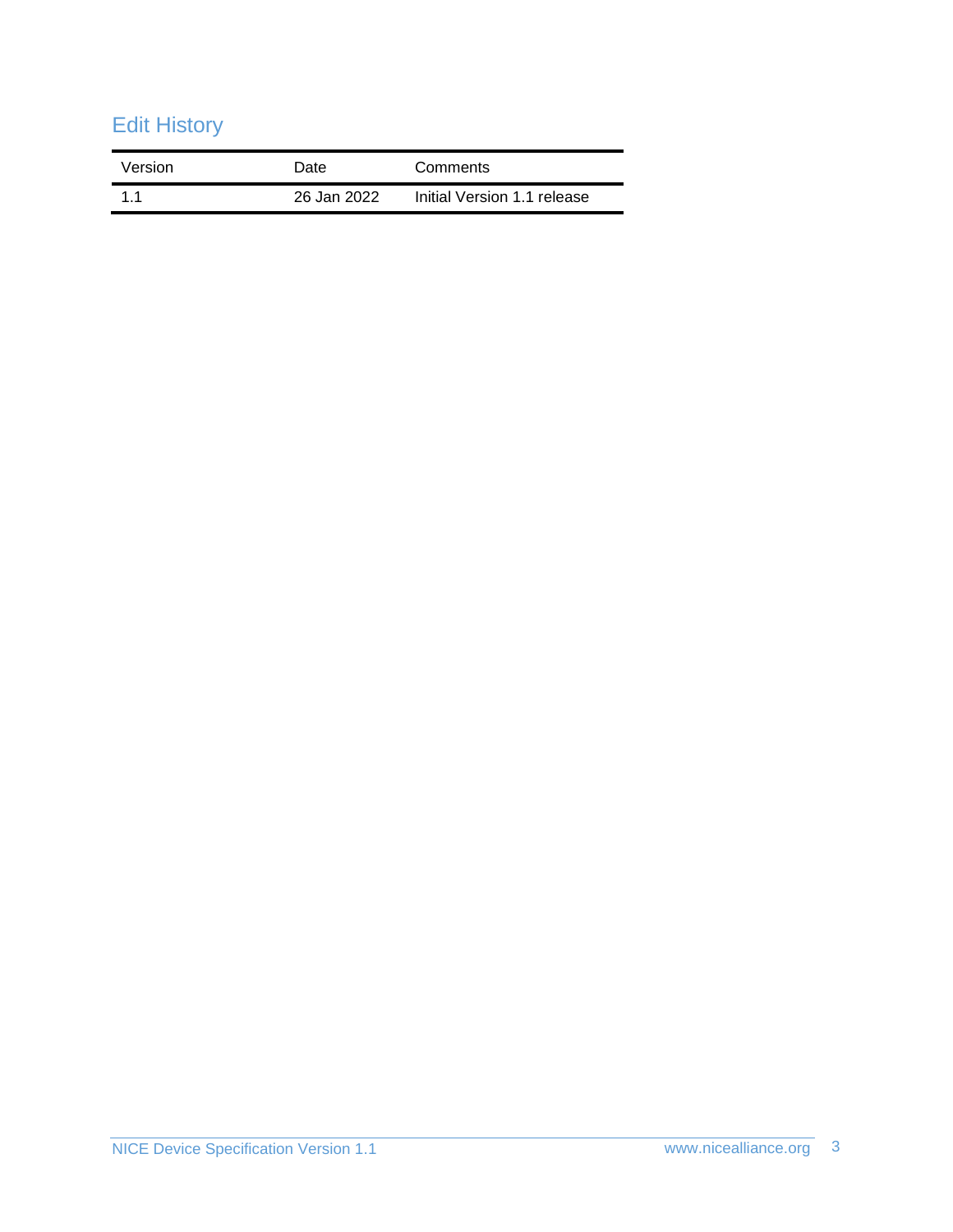# **Table of Contents**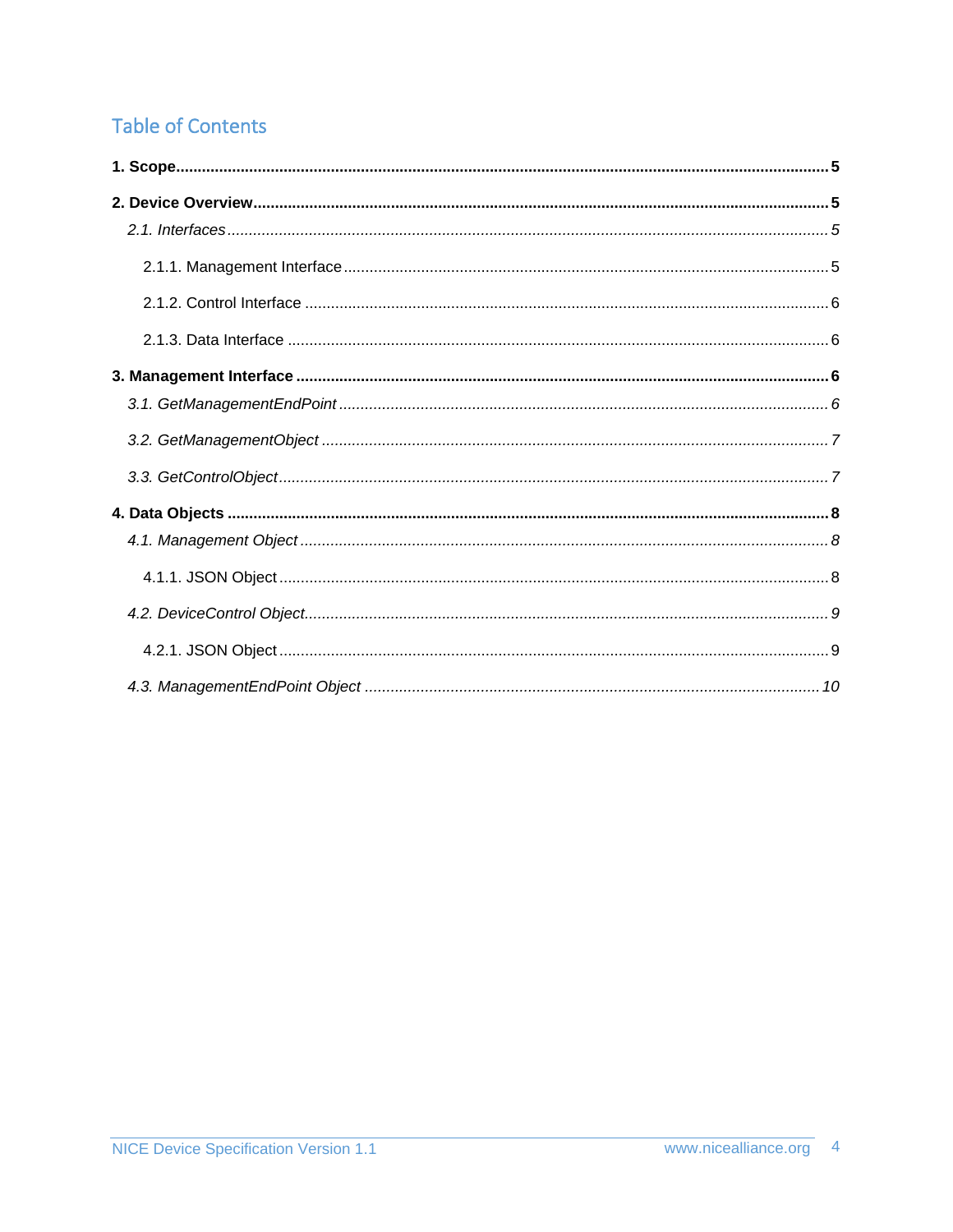### <span id="page-4-0"></span>**1. Scope**

This document describes the implementation of a NICE compliant Device. This includes how the device is managed and configured.

### <span id="page-4-1"></span>**2. Device Overview**

A NICE Device shall contain at least one Node. A Node is a basic unit of the Data Pipeline contains inputs or outputs, a sensor or actuator and a computer vision process. The Device shall manage the following functions on behalf the Nodes that it contains:

- 1. Network Connectivity
- 2. Security of access to the Device, the protection of connections to the Device.
- 3. Privacy of data that is generated by Nodes within the Device.

Each Device shall have a DeviceID which is a unique identifier for the Device. Each Node in the Device has a unique ID. The format of this ID and its relationship with the DeviceID is defined in the "NICE Identifier Structure" document. The Device shall validate Entities that are communicating with the Device and provide access to resources on the Device based on the Permission that has been provided by the Entity in communication with the Device. The Access Management for Devices is defined in the NICE Authentication Specification.

A Device shall be managed by one NICE Account Service at a time. The NICE License Authority is responsible for ensuring that the Device is allocated to a specific NICE Account Service. When adding a device to an account, the user is redirected from the BSS to the NICE LA, which requires the user to enter the Device ID and Password, which the NICE LA checks the correctness of and whether the Device is not already linked to an account. If these conditions are met then the NICE LA will issue a Device Management Object to the Device, which links the Device to the NICE AS.

The NICE Account Service enables Apps and Data Services to interact with the Device and to configure the Nodes that are housed in the Device using the DataPipelineController.

A Device shall have:

- One or more Nodes implemented.
- A Single management Interface.
- At least one IP based connection for Management, Control and Data.
- A Unique DeviceID, Private Key with an accompanying X.509 certificate available on the NICE Licensing Authority.

A Device shall maintain trusted time. See the section Device Trusted Time in NICE Authentication Specification for detail.

### <span id="page-4-3"></span><span id="page-4-2"></span>2.1. Interfaces

### 2.1.1. Management Interface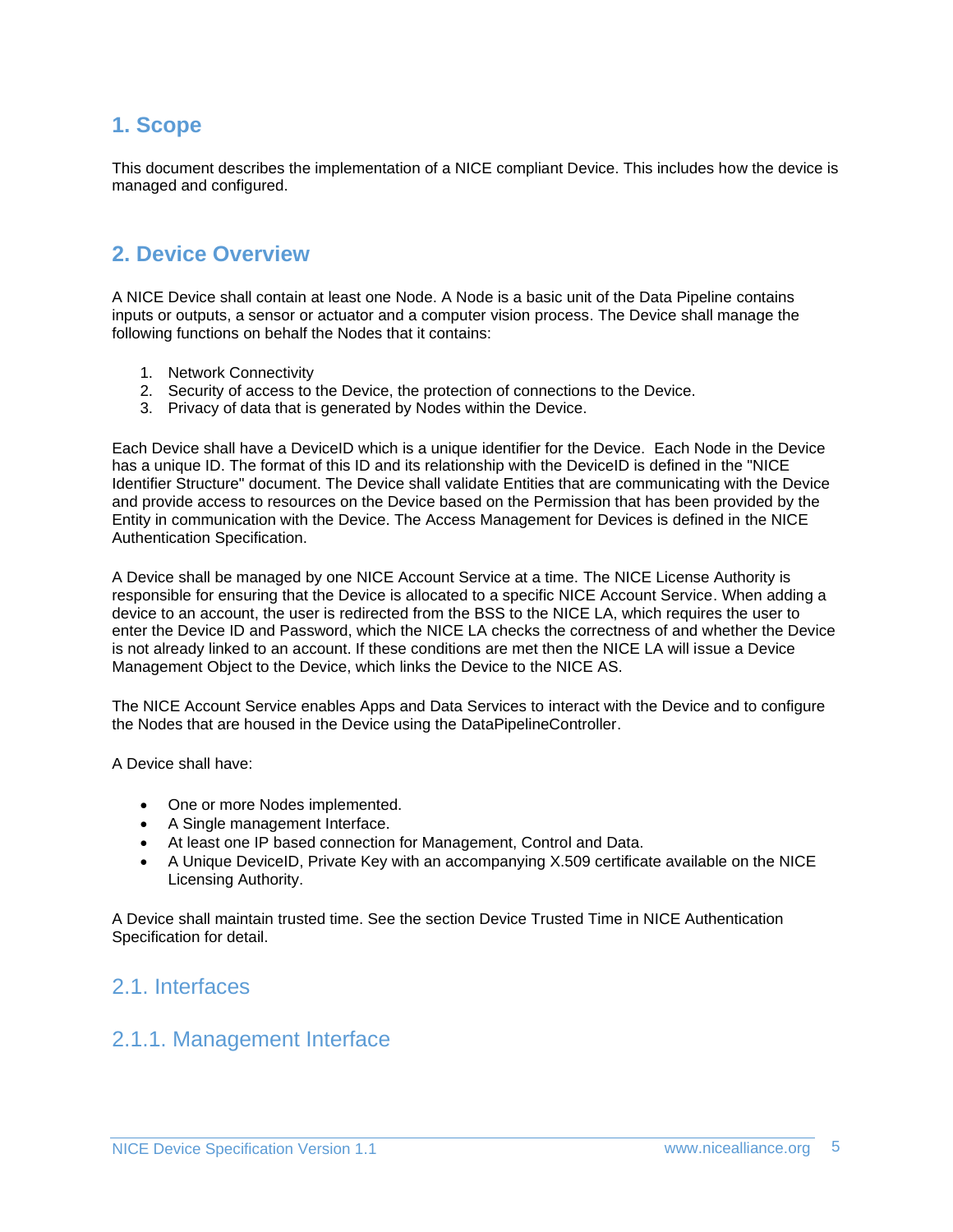A **Management Interface** of a Device shall be used to configure the interconnections between Devices and Cloud Services and set up the security and privacy objects. The interface shall be used for:

- Setting the Control and Data Protocols to be used for each connection.
- Setting the security credentials to enable secure communication between Devices, Cloud Services and App.

### <span id="page-5-0"></span>2.1.2. Control Interface

The **Control Interface** of a Node shall enable the DataPipelineController to manage the Node within a Device. The Node polls the DataPipelineController to fetch the SceneMode for the Node.

The Entities managing the Data Pipeline shall be provided credentials by the NICE Account Service that enable the Entity to communicate with the Device. The Entity shall use the API defined in the Data Pipeline Specification to manage the configuration of the Nodes on the Device.

### <span id="page-5-1"></span>2.1.3. Data Interface

The **Data Interface** of the Device enables the Device to exchange data with a DataPipeline.

The establishment of the Data Session shall be set by the SceneMode as defined in the Data Pipeline Specification.

### <span id="page-5-3"></span><span id="page-5-2"></span>**3. Management Interface**

### 3.1. GetManagementEndPoint

#### **Function**

The "GetManagementEndPoint" requests the ManagementEndPoint Object from the NICE LA.

#### **Protocol(s) Used to Make Calls**

WebAPI

#### **Direction**

| Caller | <b>DEVICE</b> |
|--------|---------------|
| Callee | NICELA        |

#### **Request Parameters**

Empty

Application AccessToken is not necessary to set.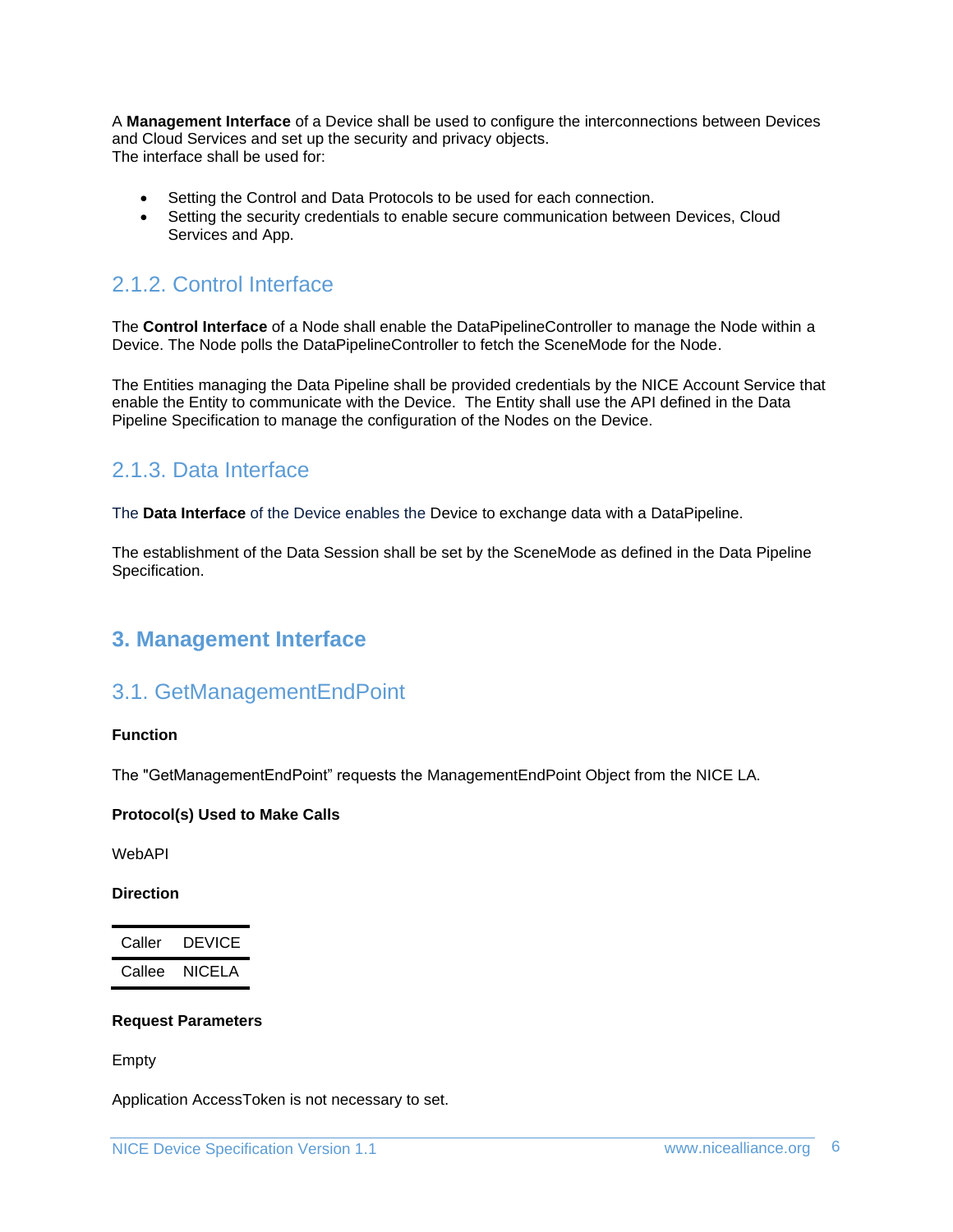#### **Acknowledgement Parameters**

ManagementEndPoint Object

### <span id="page-6-0"></span>3.2. GetManagementObject

#### **Function**

The "GetManagementObject" requests the Management Object from the NICE LA.

The Object shall always be encrypted under the Device Public Key and shall be Signed with a Private Key that is certified by the NICE LA for the purpose of being used to sign these Objects. In case the object is not signed or encrypted it shall be rejected by the Device. If the signature validation fails, the Object shall be rejected by the Device. If the object is incorrectly formed it shall be rejected by the Device.

#### **Protocol(s) Used to Make Calls**

WebAPI

#### **Direction**

| Caller | <b>DEVICE</b> |
|--------|---------------|
| Callee | NICELA        |

#### **Request Parameters**

Empty

#### **Acknowledgement Parameters**

Management Object

### <span id="page-6-1"></span>3.3. GetControlObject

#### **Function**

The "GetControlObject" requests the Control Object from the NICE AS.

#### **Protocol(s) Used to Make Calls**

WebAPI

#### **Direction**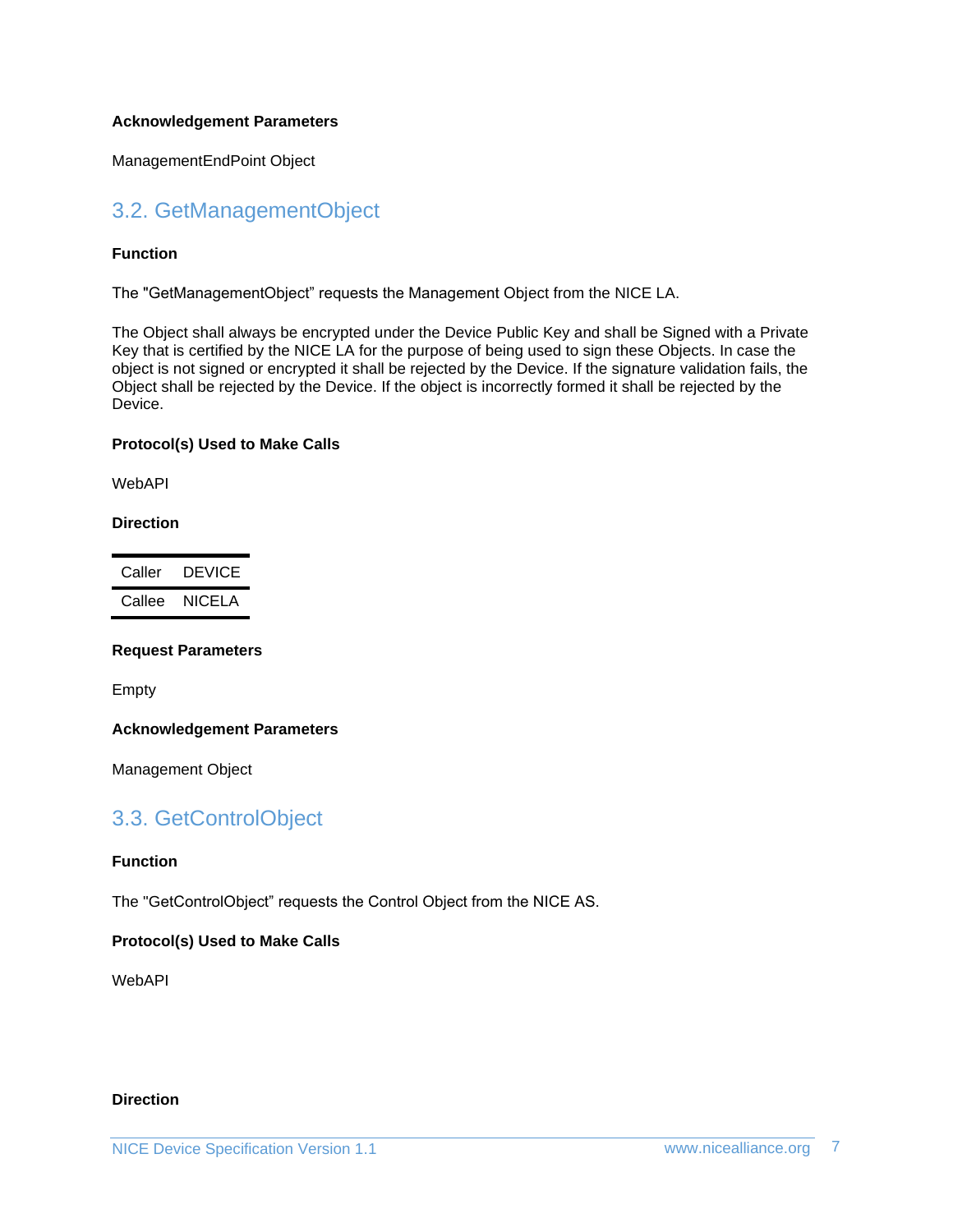Caller DEVICE Callee NICEAS

#### **Request Parameters**

Empty

**Acknowledgement Parameters**

DeviceControl Object

### <span id="page-7-1"></span><span id="page-7-0"></span>**4. Data Objects**

#### 4.1. Management Object

The Management Object is provided to a Device when it is linked to a User's Account. The Device polls the NICE LA for the current Management Object. When the Device has been added to the account the Management Object is generated. It is also updated as new Access Tokens are required. The Object contains information that allows the Device to verify messages sent to the Device by the NICE AS or Entities that the NICE AS authorizes to communicate with the Device.

The "AllowedTLSRootCertificates" provides a list of allowed root certificates for TLS communication. Each entry in the array contains a Root Certificate that is valid for TLS communication. Certificates in this list are appended to any existing listed TLS Root Certificates that are stored in the device. The list is explicitly provided here so as not required to have the actual certificate signed by the NICE LA. There is also an option to delete Certificates that have been provided previously to the Device.

### <span id="page-7-2"></span>4.1.1. JSON Object

#### **Management Object**

```
{
     "$schema": "http://json-schema.org/draft-06/schema#",
     "type": "object",
     "title": "Management",
     "description": "The device shall first decrypt this object using its private key. 
It then extracts and validates the NICELA working X.509 certificate and validates this 
certificate. It then uses the public key from this certificate and validates the 
message. The validate includes the entire decrypted document structure. ",
     "properties": {
         "Version": {
 "type": "string",
 "enum": [
                "1.0"
 ]
         },
         "DeviceID": {
            "type": "string",
```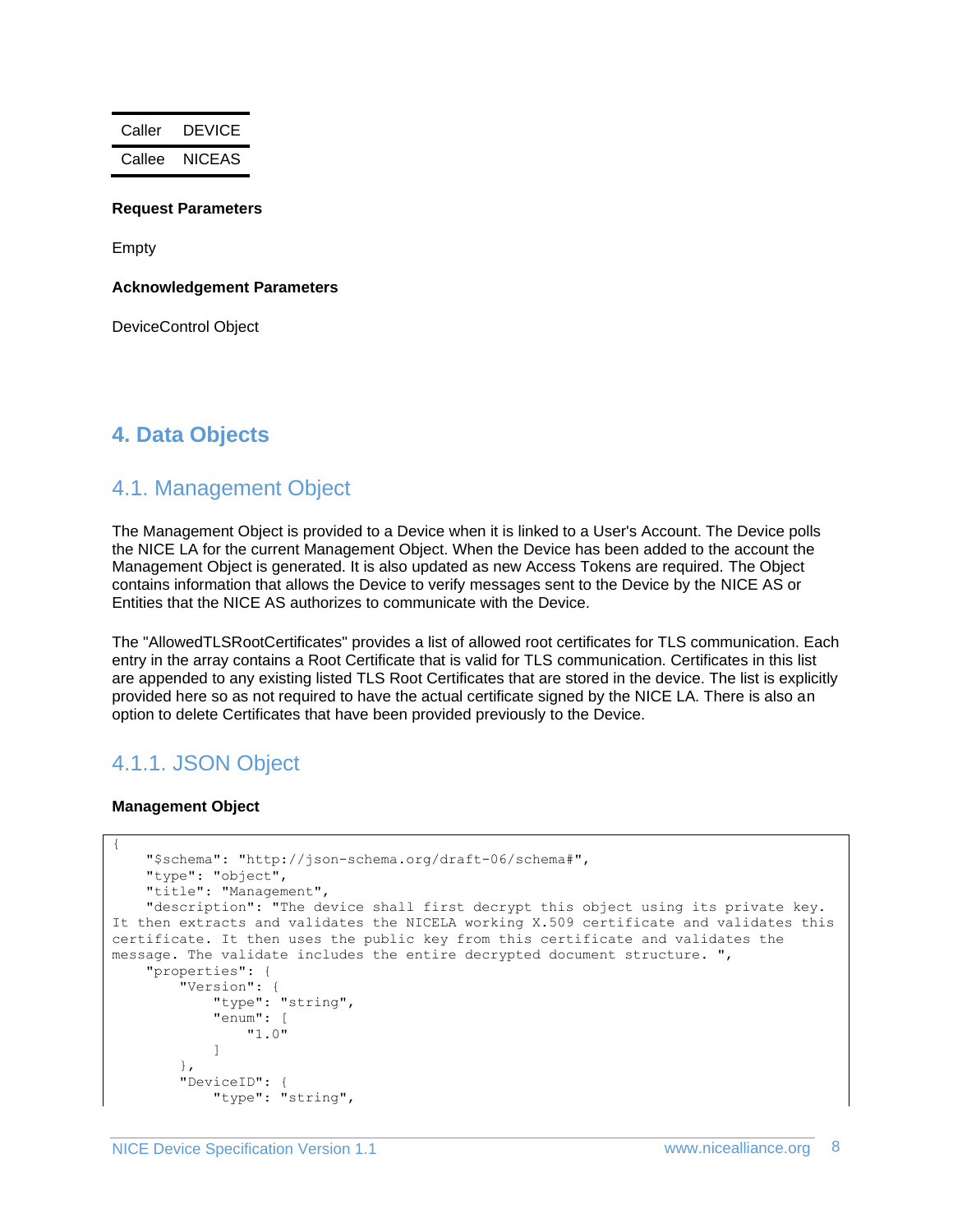```
 "description": "Permanent ID of the device. Readable by end user."
 },
 "NICEAS": {
             "type": "object",
             "description": "Management layer messages can only be sent and received 
using these credentials to encrypt at an application level.",
             "properties": {
                .<br>"NICEASID": {
                     "type": "string",
                    "description": "Unique ID for the NICE Account Service Provider"
                 },
                 "NICEASName": {
                     "type": "string"
 },
                 "NICEASEndPoint": {
                     "$ref": "Definitions.json#/definitions/EndPoint"
 }
            },
             "required": [
                 "NICEASEndPoint",
                 "NICEASID"
 ]
        },
         "AllowedTLSRootCertificates": {
             "$ref": "Definitions.json#/definitions/x5c"
 },
         "DeviceCertificate": {
             "$ref": "Definitions.json#/definitions/x5c"
        }
     },
     "required": [
         "NICEAS",
        "AllowedTLSRootCertificates",
        "DeviceID",
        "Version"
     ]
}
```
### <span id="page-8-0"></span>4.2. DeviceControl Object

This Object is provided by the NICE AS to the Device to manage the processing of Access Tokens that the NICE AS provides to Entities that are enabled to interact with the Device.

### <span id="page-8-1"></span>4.2.1. JSON Object

#### **DeviceControl**

```
{
    "$schema": "http://json-schema.org/draft-06/schema#",
    "type": "object",
    "title": "DeviceControl",
    "description": "This object sets up the permissions and end points for the Control 
communication.",
    "properties": {
 "Version": {
 "type": "string",
            "enum": [
                "1.0"
 ]
```